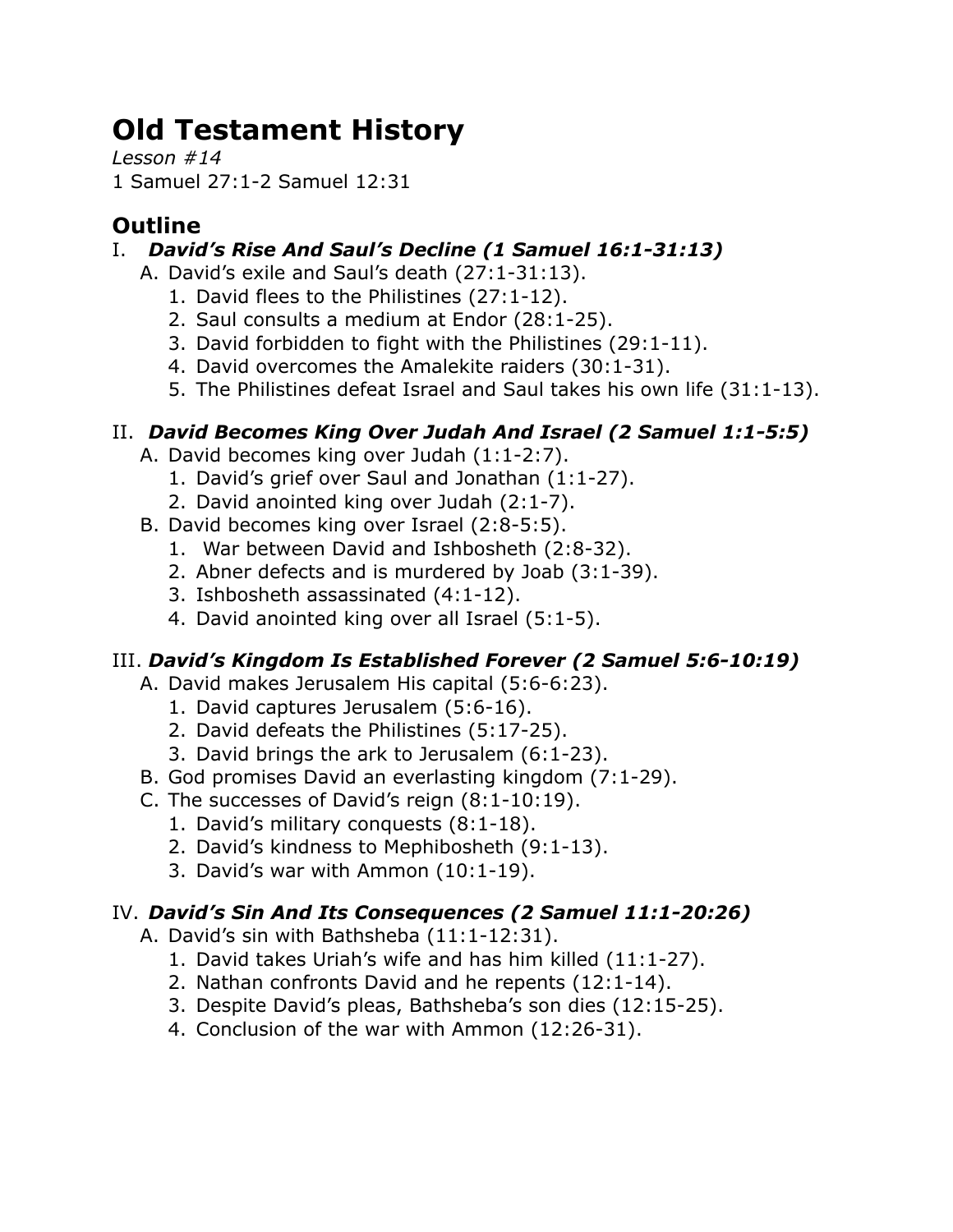## **Notes**

#### *1 Samuel 27:1-30:31*

- The parting statement of David is especially solemn given the fact that this was the last meeting between Saul and David. Because he felt that he might fall into the hands of Saul, he went back to King Achish in Gath. His reception this time was very different from the first time. This time, David came to Achish as the leader of a several hundred man army, and he appears to have placed himself at the disposal of Achish.
- David was given the city of Ziklag, which lay close to the southern border of Israel. No other place could have suited David so well. Because of David's success in his incursions against the Canaanites, Achish wanted to make him his servant.
- Many years before, Gideon faced the Midianites with only 300 men. Now, as Saul looked at the army of the Philistines, he was very afraid and all his inquiries of the Lord had gone unanswered. Gideon had been the God-called hero, and Saul was the God-forsaken king, quickly headed for judgment and death.
- If the Philistines were victorious in Jezreel, they would cut the land in two, and give them control of both the north and the south. Saul, in his terrified state, had inquired of the Lord by all the well-known means, but had received no answer. If Saul had any spiritual discernment, he should have seen the "handwriting on the wall." However, Saul was looking to use the Lord to obtain his objective.
- Saul knew that he was condemned as far as being king was concerned. He had to know so badly what would happen the next day, that he was willing to go to the very man who had so sternly, and in his time of victory, told him of his downfall. He decided to talk to him by necromancy, even though he had cleansed the land of witches, sorcerers, and mediums earlier. He disguised himself to leave his camp without being seen to go to the witch at Endor.
- God allowed Samuel to appear to deliver the message to Saul. Samuel's appearance and identification was unmistakeable. Because the witch was probably not used to really summoning people from the dead, she cried out when Samuel appeared. It is interesting to note that Saul wanted to know what to do from Samuel, and Samuel had been telling him all the time that he knew him, but Saul had resisted.
- When David went to Ziklag, he found it decimated by the Amalekites, generating a very tender response. It was bad enough to lose his family, but now David was in danger of his life because of a mutiny of his men. However, he "strengthened himself in the Lord," and asked if he should pursue the Amalekites. David pursued them with full assurance from God of victory.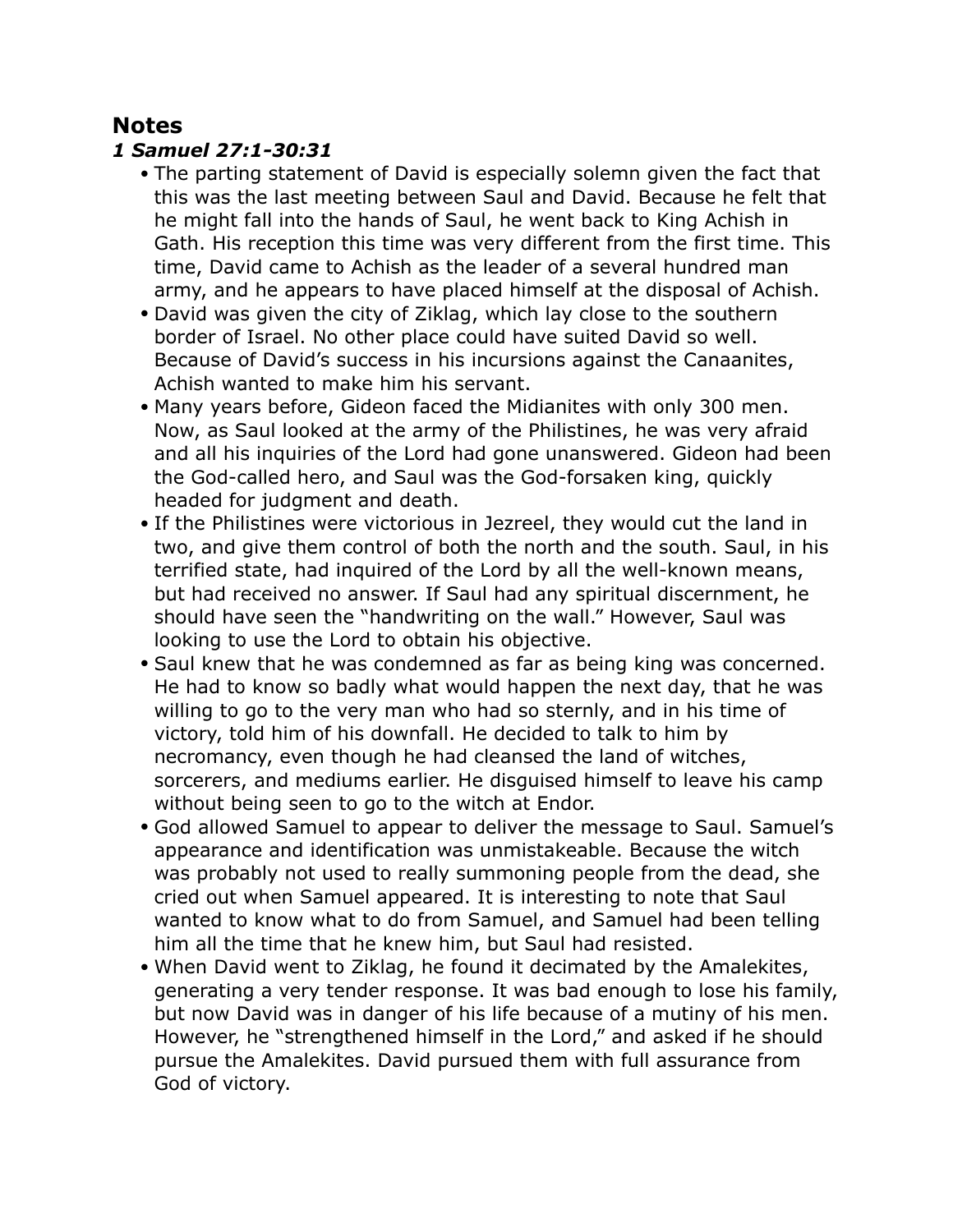#### *1 Samuel 31:1-2 Samuel 4:12*

- The account of the battle of Gilboa is brief. The Philistines had won a big victory, and the Israelite dead littered the side of Mt. Gilboa. The three sons of Saul, including Jonathan, had fallen in the battle. The enemy's sharpshooters had found and wounded Saul, and he did not want to be killed by his enemy. After his armorbearer refused to kill him, Saul fell on his own sword. He had reigned 40 years (Acts 13:21).
- Beth Shan is just east of Mt. Gilboa, at the junction of the Jezreel and Jordan valleys. The University Museum of Pennsylvania uncovered, in an 11th-century B.C. stratum at Beth Shan, the ruins of twin temples, which may have been the very buildings in which Saul's armor and head were fastened; at least, it is proof that there were such temples in Beth Shan in Saul's day.
- Although Saul's kingship had degraded into insanity, there was still truth and courage in Israel. The brave men of Jabesh-gilead marched all night and removed the dead bodies from the wall. They burned the badly mangled bodies and buried them under a tamarisk tree, mourning for them seven days.
- After hearing of Saul's death from the Amalekite, David put the man to death for his claim of killing the Lord's anointed. Afterwards, David and his men mourned for Saul. David gave a eulogy for Saul and Jonathan in 2 Samuel 1:19-27, never mentioning the painful relationship he sustained with Saul during the last years of his life. With the exception of the men of Jabesh-gilead, the only real mourning for Saul was on the part of David.
- David consulted the Lord and then moved to Hebron where he was soon anointed king by his own tribe Judah. David's first act as king of Judah was to send an embassy to Jabesh-gilead to express his gratitude for their noble loyalty to Saul.
- Already, you are seeing a slight split between the south and the north with the reign of David. The loyalties are beginning to develop. He was king only over the south in Hebron for seven years. Ishbosheth was the king over the northern section.
- Ishbosheth became a puppet in the hands of Abner, Saul's uncle. The army of David, led by Joab, and the army of Ishbosheth, led by Abner, met at Gibeon. Abner proposed that twelve young men from both sides engage in personal combat. A fierce battle followed with 360 of Abner's force dead compared to 19 of David's forces.
- The battle of Gibeon was followed by a long war where the house of Saul was growing weaker, and the house of David stronger. Abner took Saul's concubine which was a very public claim to the succession to Saul's throne. Ishbosheth strongly protested and Abner defected to David. David negotiated with him on the condition that Michal was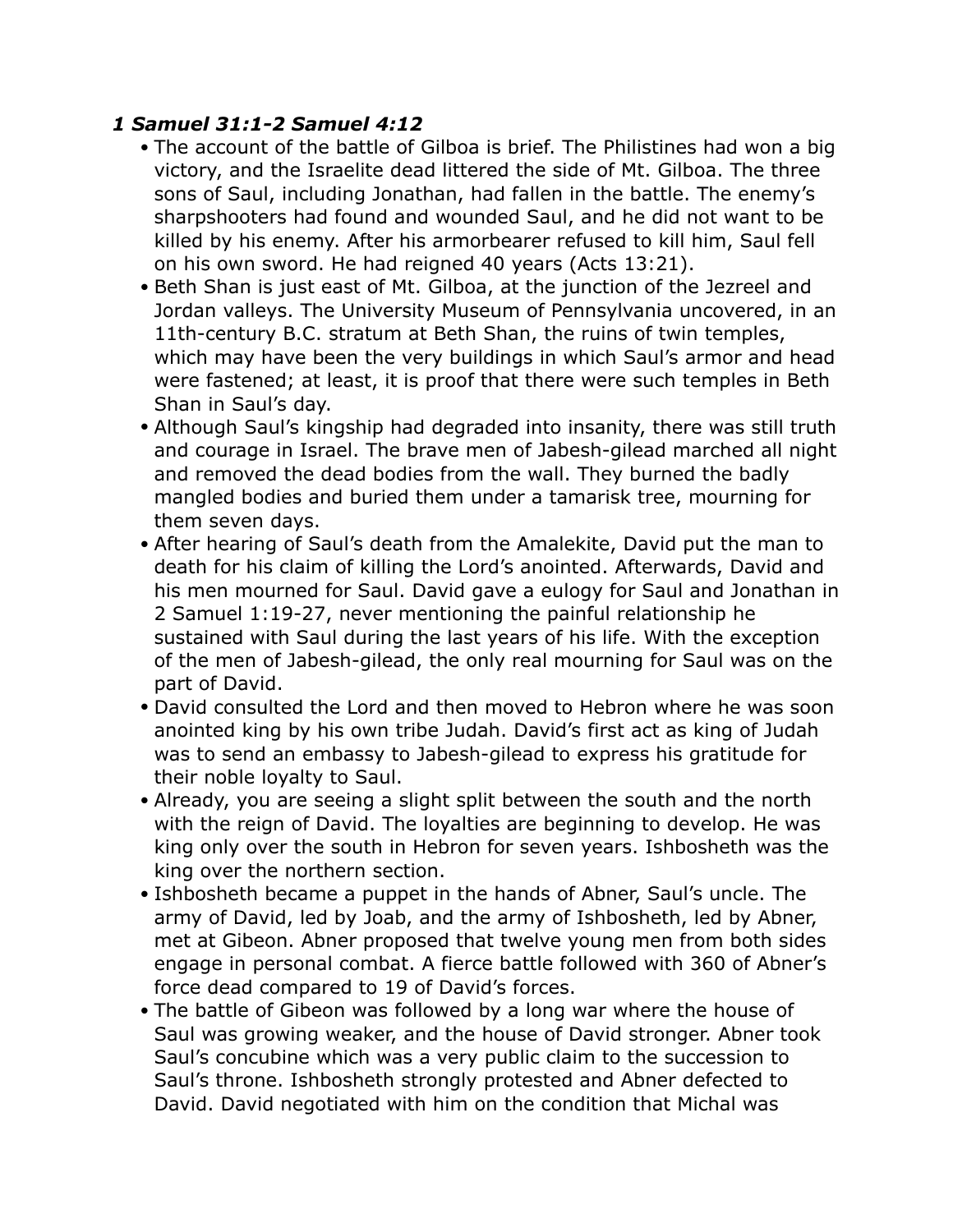returned to him. When Joab returned to hear of the negotiations between David and Abner, he was furious and murdered Abner. This marked a low point in Joab's life because the murder was probably provoked by jealousy and the fear that his position in David's army was threatened. David handled the matter with extreme integrity.

• Two of Ishbosheth's captains, perhaps motivated by the thought of reward, planned the murder of Ishbosheth. They entered the royal residence, stabbed him, and cut off his head to take to David as evidence of their terrible deed. David reacted by having the two men killed and their hands and feet cut off. David was now the undisputed claimant to the throne of Israel.

#### *2 Samuel 5:1-6:23; 1 Chronicles 11:1-16:23*

- Both 2 Samuel 1-6 and 1 Chronicles 11-13 cover the period from the death of Saul up to God's promise to David. But 2 Samuel 1-6 describes in detail the war between the house of Saul and the house of David and the schemes it involved, while 1 Chronicles 11-16 skips the war with the house of Saul and goes into detail about David's mighty men and warriors.
- Even during the times when his fortunes were at their lowest, David had several courageous men from all tribes. There were four important accessions that occurred during this time. The first was when David was at Ziklag and was joined by tribesmen of Saul and Judah. The second was when the Gadites from the army of Saul joined him. The third was when a contingent from Benjamin and Judah joined him, probably headed by a nephew of David. The fourth was when seven chieftains of Manasseh aided David in his fight against the Amalekites.
- While the elders of Israel made a covenant with David, and anointed him king over Israel, almost 400,000 of the men of war marched down to Hebron from all over the country (1 Chronicles 12:23-40). This kind of enthusiasm had never before been seen, and it demonstrated great national unity.
- Because of this great display of force and enthusiasm, David perhaps thought this to be the moment for the greatest undertaking in Jewish history since the conquest of the land under Joshua: the city of the Jebusites would become the capital of Israel. Jerusalem almost seemed destined to be the capital because of its strength in being situated in an impregnable position with valleys on three sides, and its central location between Benjamin and Judah. As long as Zion was in the possession of the Jebusites, as the original Canaanite "inhabitants of the land," the land itself could not be said to have been truly won.
- We learn from 1 Chronicles 11:6 that the leader who first scaled the walls of the Jebusite fortress was made David's general. This honor was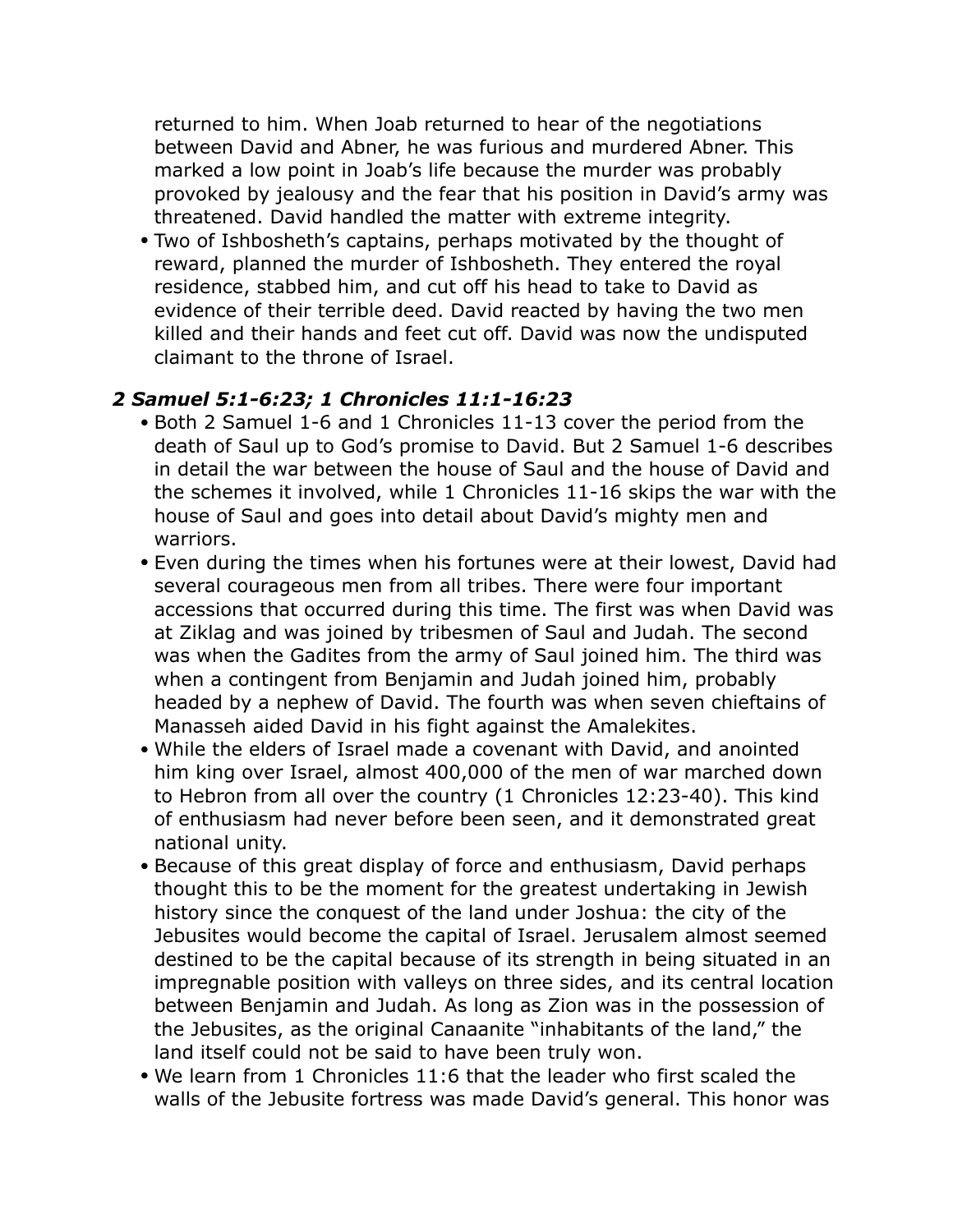won by Joab. When the fortress was taken, it was called "the city of David" because he made it his residence. At first, Jerusalem was not really designated to any tribe; it was like our District of Columbia. The building of the palace must have taken several years, and David was helped by Hiram, king of Tyre.

- The Philistines became nervous at the ascendancy of David, and came and camped at Rephaim. David inquired of the Lord and the Lord promised assurance and help. The victory of the Israelites was even more notable because the Philistines had brought their gods with them to battle.
- About 70 years had passed since the ark of God had stood in the tabernacle, and now that Israel was united and the new capital had been won, it was time to restore the worship which had been long neglected. There was no question where the ark should be located. However, its transport must strictly abide by the instructions of God. Uzzah's death demonstrated to the people that the ark was not merely a piece of sacred furniture, but the emblem of God's presence among His people. David understood the meaning of the judgment because when it was moved three months later, he carefully observed the Lord's commands.
- Bringing the ark from Kiriath-Jearim was a politically brilliant move. This was also a confession of faith saying that God is King and His presence needs to be in the city. David more reflects the desire of God that the king be a "vice regent" of God (cf. Deuteronomy 17).
- When the ark was placed in its new home, a feast of the dedication of the new sanctuary took place, complete with burnt offerings and peace offerings. For the first time, a service of praise was introduced in the public worship of Israel. In fact, the great hymn composed for this occasion was undoubtedly Psalm 24 (cf. Psalm 15, 68, 78, 101). There is also a beautiful hymn in 1 Chronicles 16:8-36 which expresses similar thoughts. After Michal publicly rebuked David in the incident of the ark, they are estranged, with David not having much contact with her after that point.

#### *2 Samuel 7:1-29; 1 Chronicles 17:1-27*

- The foundation of a firm kingdom in Israel, its concentration in the house of David, and the establishment of a central worship in the capital of the land as the place which God had chosen, must have taken them back to those promises which are now narrowing into special fulfillment.
- Settled in his royal house and victorious over his enemies, David's kingly status is now beyond question. Victorious and world famous, he inhabited his spectacular palace on Mt. Zion. The contrast between his palace and the place where the ark, and consequently God Himself, was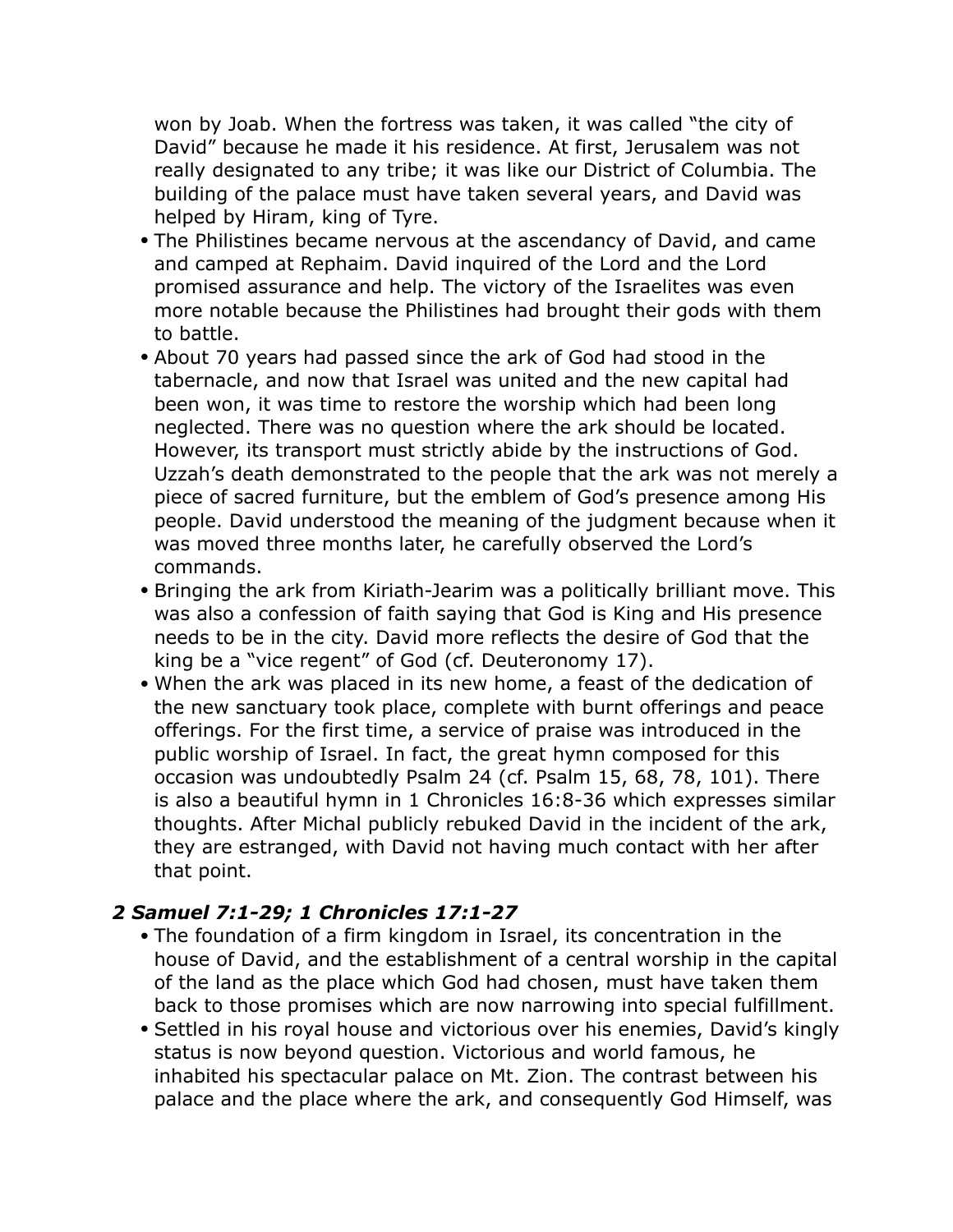very great. David told his feelings to his trusted friend and adviser, the prophet Nathan.

- Instead of David building a house for God, God would build one for David. It was a tremendous promise for the future. This house would be an everlasting kingdom (1 Chronicles 22:6-10). Even though the promise included Solomon, it was not confined to him. It was on this promise that the hope of a Messianic kingdom in the line of David and the title of the Messiah as the Son of David were based (Luke 1:32-33; Acts 2:30-36). While some of the terms of the prophecy are only applicable to Solomon, the fulfillment of this promise was in Christ. His descendant would always sit on the throne in Israel. In fact, even during the exile, there was no king, but the line of David would continue until Christ.
- This glorious hope was opening wider and wider. Although David was weak, faltering, and sinful, the promise never failed. This promise was the source of joy in many of the psalms (2, 14, 72, 89, 110, and 132). It is significant to note that when David was told that he would not build the temple, he went into the presence of the Lord and uttered a prayer of confession and thanksgiving.
- David spent the rest of his life gathering riches to be used for the temple of the Lord. The promise grew brighter and brighter until the "sure mercies of David" was fully realized in the resurrection of Christ (Isaiah 55:3; Acts 13:32-34).
- Until recently, no mention of "David" had been found in any extrabiblical text dating to the Old Testament period. Now fragments of a carved stone victory stele have been found at Dan -- one of the northernmost towns in Israel. It contains a clear reference to the Davidic dynasty only about 150-200 years after David had died.

## *2 Samuel 8:1-10:19; 1 Chronicles 18:1-20:8*

- The record of God's promise to establish the kingdom of David is followed by an account of all his wars, although the order in which they are narrated is not strictly chronological. The narratives contain a summary of the results, with the exception being in the case of the war with Ammon and the Syrians, which is described in detail in 2 Samuel 10-11 because it is connected with David's great sin.
- From the number of soldiers the Ammonites brought against Israel, this was by far the greatest danger which threatened David's kingdom. David brought this problem before the Lord in Psalm 44 and 60, and he celebrated the victory in Psalm 68.
- After Saul's death, David had been made king over Judah. Seven years later he was made king over all of Israel. He was 30 when he became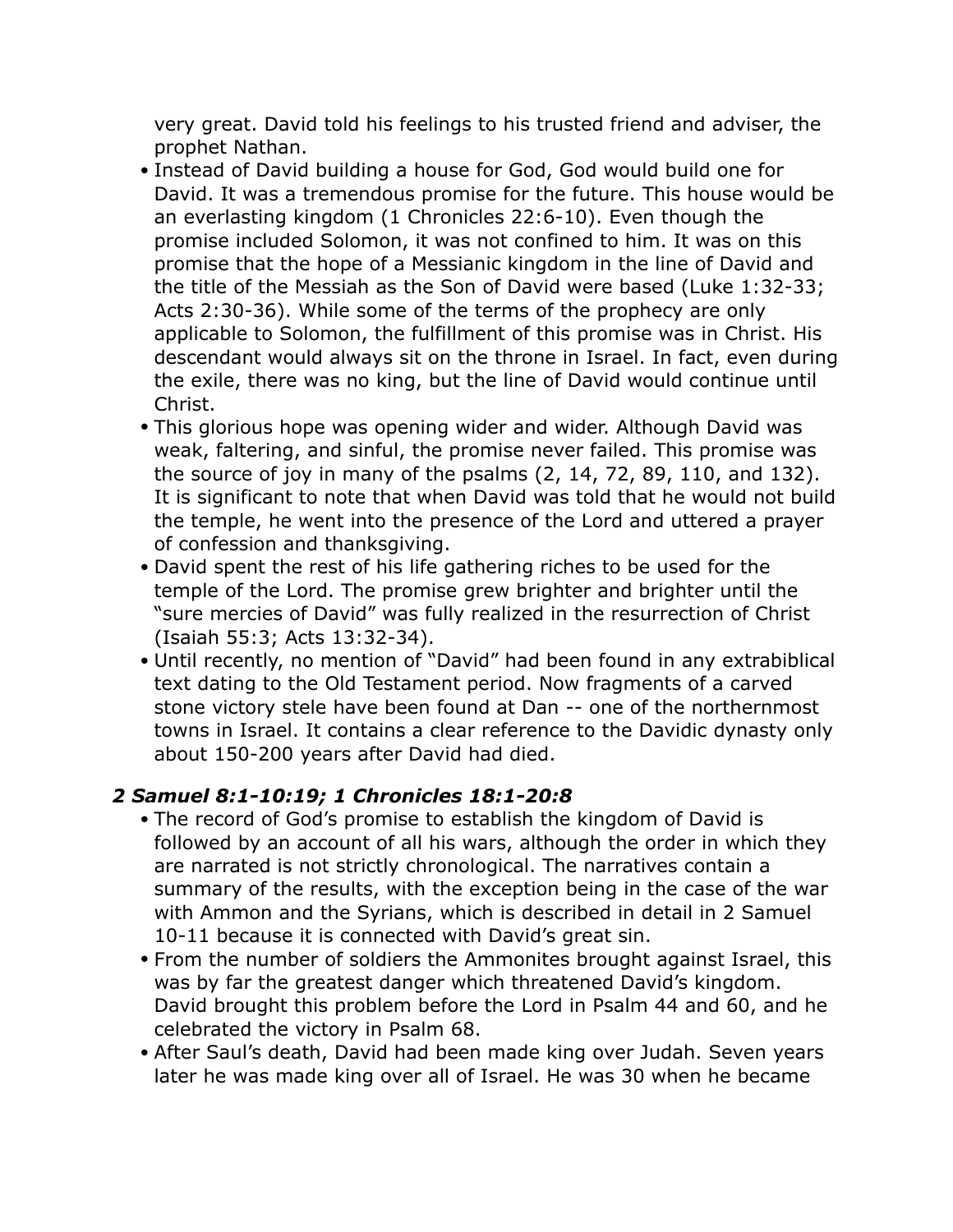king. He reigned over Judah alone for 7 1/2 years, and over all of Israel for 33 years, a total of 40 years (2 Samuel 5:3-5). He died at age 70.

- David took an insignificant nation and in a few years built it into a strong kingdom. It was truly its "golden age" in size and prominence. He completely subdued the Philistines, Moabites, Syrians, Edomites, Ammonites, Amalekites, and all the neighboring nations. In the southwest, the Egyptian world empire had declined. In Mesopotamia, the Assyrian and Babylonian world empires had not yet arisen. And here, on the highway between Egypt and Mesopotamia, the kingdom of Israel under David became almost overnight, not a world empire, but perhaps the single most powerful kingdom on earth at the time. The Philistines are never a problem again to the Israelites after David subdued them. He never lost a campaign against the enemies of Israel, which shows that God was with him.
- The record of this period of David's reign would have been incomplete if the memory of his friendship with Jonathan had passed without leaving a trace behind. There is something very touching in his desire to show "the kindness of God" to Saul's descendants "for Jonathan's sake." The Oriental idea advocated a new king killing the descendants of his predecessor. However, while David was at the height of his power, he showed his true character with Mephibosheth, and proved that success had not yet changed his godly nature. Mephibosheth was treated as one of the royal princes. His home was to be at Jerusalem, enjoying the king's table. This incident in David's history forms a kind of appendix to the narrative of the first period of his reign. Sadly, it is the last bright spot in David's life.

#### *2 Samuel 11:1-12:31*

- As we follow the progress of these prominent Bible characters, they seem at times to be almost beyond our reach, as if their life of faith was so far removed from ours that they cannot serve as an example to us. These thoughts are curtailed by the narratives of their sins.
- In the spring, the war against the Ammonites could be resumed. The importance of this battle can be seen from the fact that the ark of God accompanied the army of Israel (2 Samuel 11:11). This essentially was the last stand of David's last enemy. He was on the cusp of absolute, unquestioned power, and perhaps this lead to his fall (Proverbs 16:18). Uriah was one of David's mighty men (2 Samuel 23:39); he was certainly not worthy of being treated so dishonorably.
- About a year had passed since David's terrible sin, and the child had been born. All this time God had been silent, but His judgment was about to burst into a terrible storm because David displeased the Lord (2 Samuel 11:27). The man that God had exalted had now brought